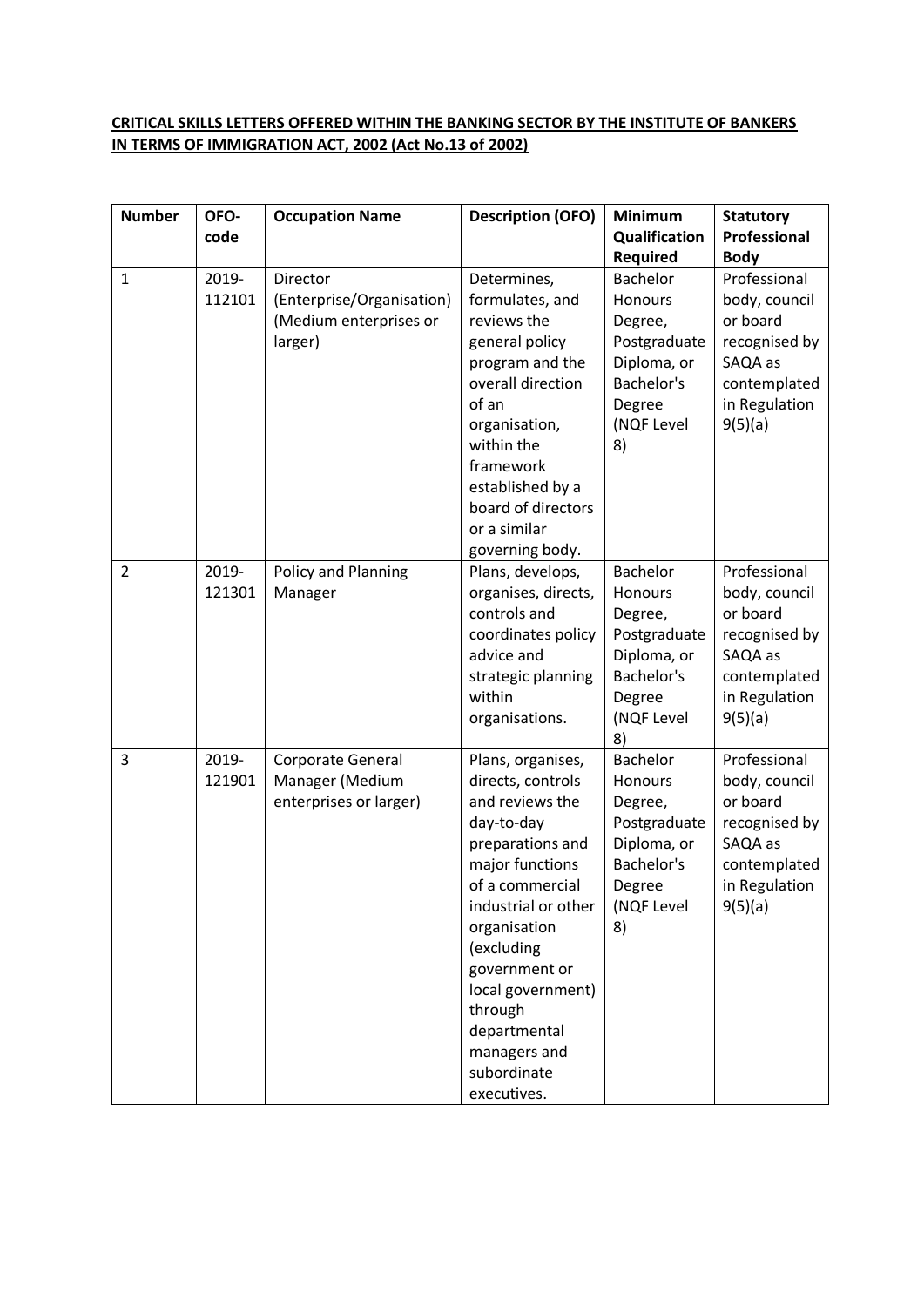| $\overline{4}$ | 2019-<br>121905 | Programme or Project<br>Manager                                                              | Plans, organises,<br>directs, controls<br>and coordinates<br>special<br>programmes or<br>projects.                                                                                                                               | <b>Bachelor</b><br>Honours<br>Degree,<br>Postgraduate<br>Diploma, or<br>Bachelor's<br>Degree<br>(NQF Level<br>8) | Professional<br>body, council<br>or board<br>recognised by<br>SAQA as<br>contemplated<br>in Regulation<br>9(5)(a) |
|----------------|-----------------|----------------------------------------------------------------------------------------------|----------------------------------------------------------------------------------------------------------------------------------------------------------------------------------------------------------------------------------|------------------------------------------------------------------------------------------------------------------|-------------------------------------------------------------------------------------------------------------------|
| 6              | 2019-<br>122105 | <b>Customer Service</b><br><b>Manager (Business</b><br><b>Process Outsourcing</b><br>Sector) | Plans, administers<br>and reviews<br>customer servies<br>and after sales<br>services and<br>maintains sound<br>customer<br>relations.                                                                                            | <b>Bachelor</b><br>Honours<br>Degree,<br>Postgraduate<br>Diploma, or<br>Bachelor's<br>Degree<br>(NQF Level<br>8) | Professional<br>body, council<br>or board<br>recognised by<br>SAQA as<br>contemplated<br>in Regulation<br>9(5)(a) |
| $\overline{7}$ | 2019-<br>122301 | Research and<br>Development Manager                                                          | Plans organises,<br>directs, controls<br>and coordinate<br>research and<br>development<br>activities within<br>organisations.                                                                                                    | <b>Bachelor</b><br>Honours<br>Degree,<br>Postgraduate<br>Diploma, or<br>Bachelor's<br>Degree<br>(NQF Level<br>8) | Professional<br>body, council<br>or board<br>recognised by<br>SAQA as<br>contemplated<br>in Regulation<br>9(5)(a) |
| 11             | 2019-<br>133101 | <b>Chief Information Officer</b>                                                             | Plans, organises,<br>directs, controls<br>the ICT strategies,<br>plans and<br>operations of an<br>organisation to<br>ensure the ICT<br>infrastructure<br>supports the<br>organisation's<br>overall operations<br>and priorities. | <b>Bachelor</b><br>Honours<br>Degree,<br>Postgraduate<br>Diploma, or<br>Bachelor's<br>Degree<br>(NQF Level<br>8) | Professional<br>body, council<br>or board<br>recognised by<br>SAQA as<br>contemplated<br>in Regulation<br>9(5)(a) |
| 12             | 2019-<br>133103 | Data Management<br>Manager                                                                   | Plans,<br>coordinates, and<br>supervises all<br>activities related<br>to the design,<br>development, and<br>implementation<br>of organisational<br>date base<br>systems.                                                         | <b>Bachelor</b><br>Honours<br>Degree,<br>Postgraduate<br>Diploma, or<br>Bachelor's<br>Degree<br>(NQF Level<br>8) | Professional<br>body, council<br>or board<br>recognised by<br>SAQA as<br>contemplated<br>in Regulation<br>9(5)(a) |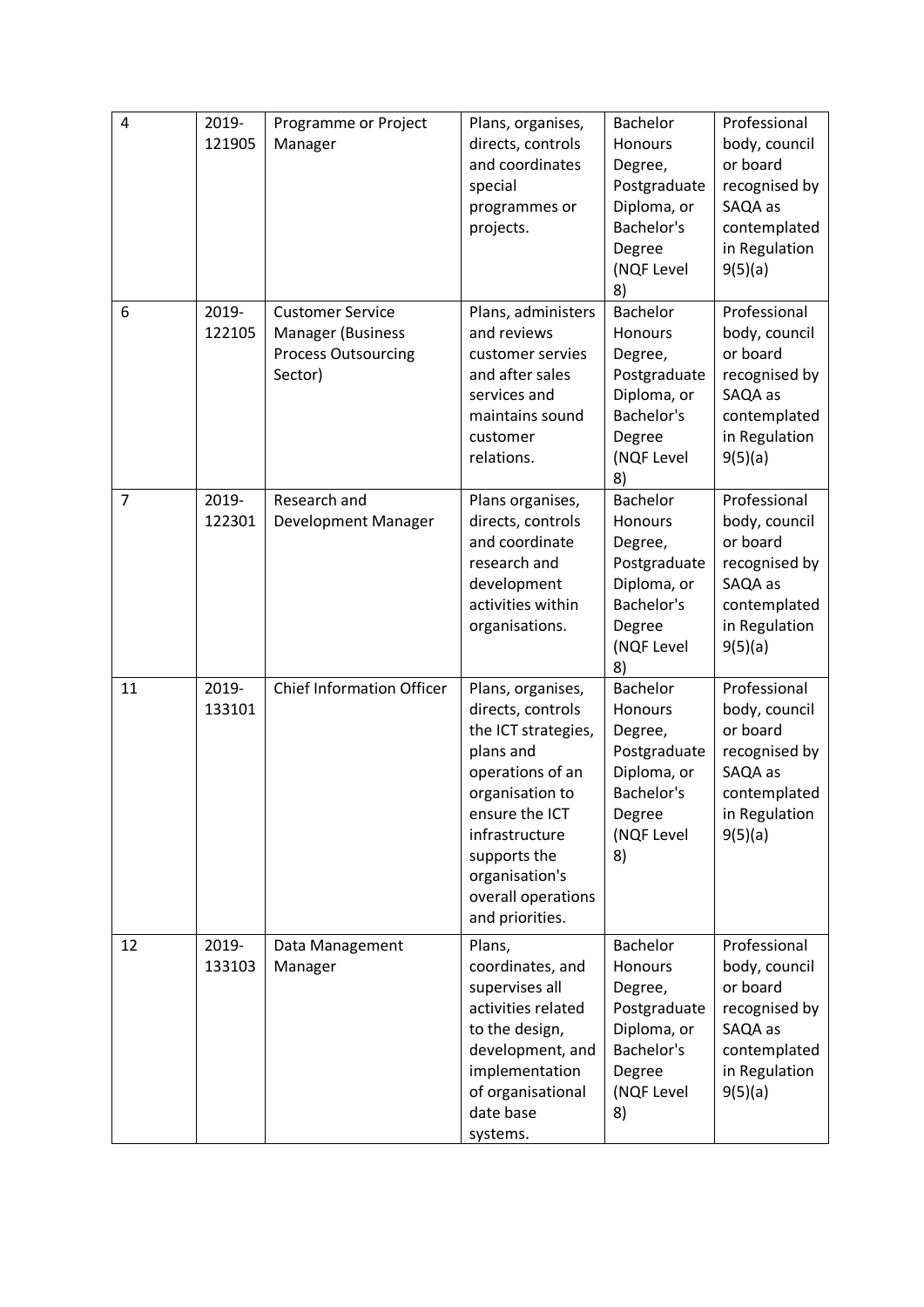| 14 | 2019-  | <b>Call or Contact Centre</b> | Manages the        | <b>Bachelor</b> | Professional  |
|----|--------|-------------------------------|--------------------|-----------------|---------------|
|    | 143905 | Manager                       | performance of     | Honours         | body, council |
|    |        |                               | call centre        | Degree,         | or board      |
|    |        |                               | workers, process   | Postgraduate    | recognised by |
|    |        |                               | and technology     | Diploma, or     | SAQA as       |
|    |        |                               | against financial  | Bachelor's      | contemplated  |
|    |        |                               | and non-financial  | Degree          | in Regulation |
|    |        |                               | operational        | (NQF Level      | 9(5)(a)       |
|    |        |                               | targets.           | 8)              |               |
| 61 | 2019-  | <b>Tax Professional</b>       | Analyses, reports  | <b>Bachelor</b> | Professional  |
|    | 241103 |                               | and provides       | Honours         | body, council |
|    |        |                               | advice on          | Degree,         | or board      |
|    |        |                               | taxation issues to | Postgraduate    | recognised by |
|    |        |                               | tax entities,      | Diploma, or     | SAQA as       |
|    |        |                               | prepares and       | Bachelor's      | contemplated  |
|    |        |                               | reviews tax        | Degree          | in Regulation |
|    |        |                               | returns and        | (NQF Level      | 9(5)(a)       |
|    |        |                               | reports and        | 8)              |               |
|    |        |                               | handles disputes.  |                 |               |
| 62 | 2019-  | <b>External Auditor</b>       | Designs and        | <b>Bachelor</b> | Professional  |
|    | 241104 |                               | operates           | Honours         | body, council |
|    |        |                               | information and    | Degree,         | or board      |
|    |        |                               | reporting          | Postgraduate    | recognised by |
|    |        |                               | systems,           | Diploma, or     | SAQA as       |
|    |        |                               | procedures and     | Bachelor's      | contemplated  |
|    |        |                               | controls to meet   | Degree          | in Regulation |
|    |        |                               | external financial | (NQF Level      | 9(5)(a)       |
|    |        |                               | reporting          | 8)              |               |
|    |        |                               | requirements.      |                 |               |
| 64 | 2019-  | <b>Investment Analyst</b>     | Analyses           | <b>Bachelor</b> | Professional  |
|    | 241201 |                               | individual         | Honours         | body, council |
|    |        |                               | securities,        | Degree,         | or board      |
|    |        |                               | industries and the | Postgraduate    | recognised by |
|    |        |                               | economy,           | Diploma, or     | SAQA as       |
|    |        |                               | publishes reports  | Bachelor's      | contemplated  |
|    |        |                               | and makes          | Degree          | in Regulation |
|    |        |                               | recommendations    | (NQF Level      | 9(5)(a)       |
|    |        |                               | regarding          | 8)              |               |
|    |        |                               | investments.       |                 |               |
| 65 | 2019-  | <b>Investment Manager</b>     | Manages a          | <b>Bachelor</b> | Professional  |
|    | 241202 |                               | portfolio of       | Honours         | body, council |
|    |        |                               | securities, in     | Degree,         | or board      |
|    |        |                               | which he/she may   | Postgraduate    | recognised by |
|    |        |                               | exercise his/her   | Diploma, or     | SAQA as       |
|    |        |                               | own discretion,    | Bachelor's      | contemplated  |
|    |        |                               | on behalf of       | Degree          | in Regulation |
|    |        |                               | clients.           | (NQF Level      | 9(5)(a)       |
|    |        |                               |                    | 8)              |               |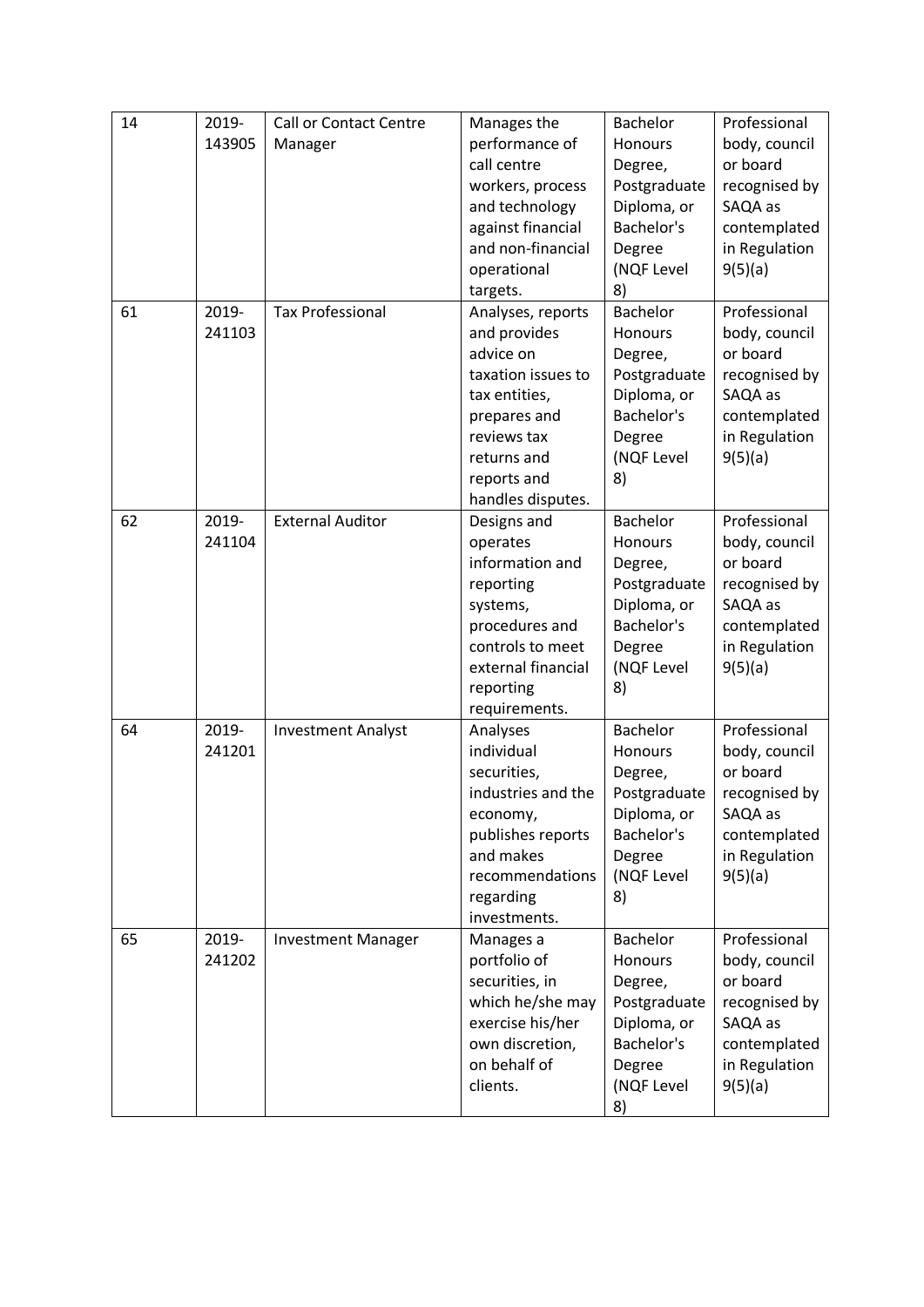| 66 | 2019-<br>241203 | <b>Investment Advisor</b>                    | Advises clients in<br>respect of<br>securities and<br>other financial<br>investments and<br>instruments.                                                                                                                                                                                                                                        | <b>Bachelor</b><br>Honours<br>Degree,<br>Postgraduate<br>Diploma, or<br>Bachelor's<br>Degree<br>(NQF Level<br>8)        | Professional<br>body, council<br>or board<br>recognised by<br>SAQA as<br>contemplated<br>in Regulation<br>9(5)(a) |
|----|-----------------|----------------------------------------------|-------------------------------------------------------------------------------------------------------------------------------------------------------------------------------------------------------------------------------------------------------------------------------------------------------------------------------------------------|-------------------------------------------------------------------------------------------------------------------------|-------------------------------------------------------------------------------------------------------------------|
| 67 | 2019-<br>242103 | <b>Business Development</b><br>Officer (BDO) | Supports the<br>coordination,<br>implementation,<br>monitoring and<br>reporting of local<br>economic<br>development<br>initiatives in<br>creating a<br>conducive<br>environment for<br>entrepreneurs<br>and businesses,<br>encouraging<br>investment, job<br>opportunities to<br>improve the<br>economy and<br>social upliftment<br>of an area. | <b>Bachelor</b><br>Honours<br>Degree,<br>Postgraduate<br>Diploma, or<br>Bachelor's<br>Degree<br>(NQF Level<br>8)        | Professional<br>body, council<br>or board<br>recognised by<br>SAQA as<br>contemplated<br>in Regulation<br>9(5)(a) |
| 68 | 2019-<br>242202 | <b>Policy Analyst</b>                        | Collects and<br>analyses<br>information and<br>data to produce<br>intelligence for<br>public or private<br>sector<br>organisations to<br>support planning,<br>operations and<br>human resource<br>functions.                                                                                                                                    | <b>Bachelor</b><br><b>Honours</b><br>Degree,<br>Postgraduate<br>Diploma, or<br>Bachelor's<br>Degree<br>(NQF Level<br>8) | Professional<br>body, council<br>or board<br>recognised by<br>SAQA as<br>contemplated<br>in Regulation<br>9(5)(a) |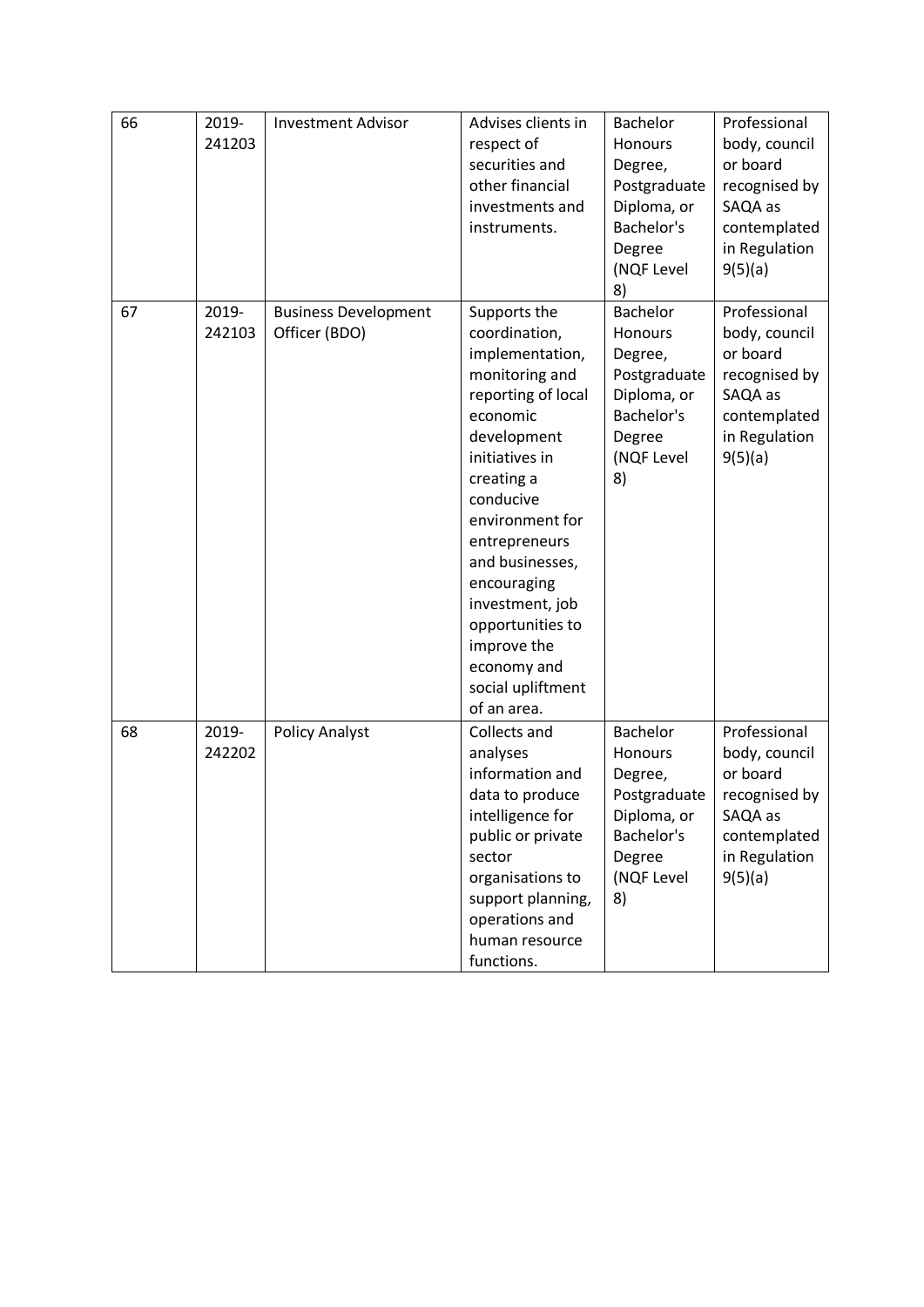| 69 | 2019-<br>242204 | <b>Corporate Treasurer</b>            | <b>Manages</b><br>corporate<br>funding, liquidity<br>and financial risk<br>associated with<br>the profitable<br>development and<br>operation of an<br>organisation.<br>May be involved<br>in acquisitions,<br>disposals and<br>joint ventures. | Bachelor<br><b>Honours</b><br>Degree,<br>Postgraduate<br>Diploma, or<br>Bachelor's<br>Degree<br>(NQF Level<br>8) | Professional<br>body, council<br>or board<br>recognised by<br>SAQA as<br>contemplated<br>in Regulation<br>9(5)(a) |
|----|-----------------|---------------------------------------|------------------------------------------------------------------------------------------------------------------------------------------------------------------------------------------------------------------------------------------------|------------------------------------------------------------------------------------------------------------------|-------------------------------------------------------------------------------------------------------------------|
| 70 | 2019-<br>242208 | <b>Organisational Risk</b><br>Manager | Advises<br>organisations on<br>assessment<br>processes to<br>determine actual<br>and potential<br>risks pertaining to<br>the organisation<br>as a total entity.                                                                                | <b>Bachelor</b><br>Honours<br>Degree,<br>Postgraduate<br>Diploma, or<br>Bachelor's<br>Degree<br>(NQF Level<br>8) | Professional<br>body, council<br>or board<br>recognised by<br>SAQA as<br>contemplated<br>in Regulation<br>9(5)(a) |
| 71 | 2019-<br>242211 | <b>Internal Auditor</b>               | Evaluates and<br>improves the<br>effectiveness of<br>risk management,<br>control, and<br>governance<br>processes within<br>an organisation.                                                                                                    | Bachelor's<br>Degree or<br>Advanced<br>Diploma<br>(NQF Level<br>7)                                               | Professional<br>body, council<br>or board<br>recognised by<br>SAQA as<br>contemplated<br>in Regulation<br>9(5)(a) |
| 73 | 2019-<br>243102 | Market Research Analyst               | Determines the<br>market for new<br>goods and<br>services, develops<br>advertising<br>strategies, and<br>evaluates the<br>best business<br>sites for<br>commercial<br>organisations.                                                           | Master's<br>Degree<br>(NQF Level<br>9)                                                                           | Professional<br>body, council<br>or board<br>recognised by<br>SAQA as<br>contemplated<br>in Regulation<br>9(5)(a) |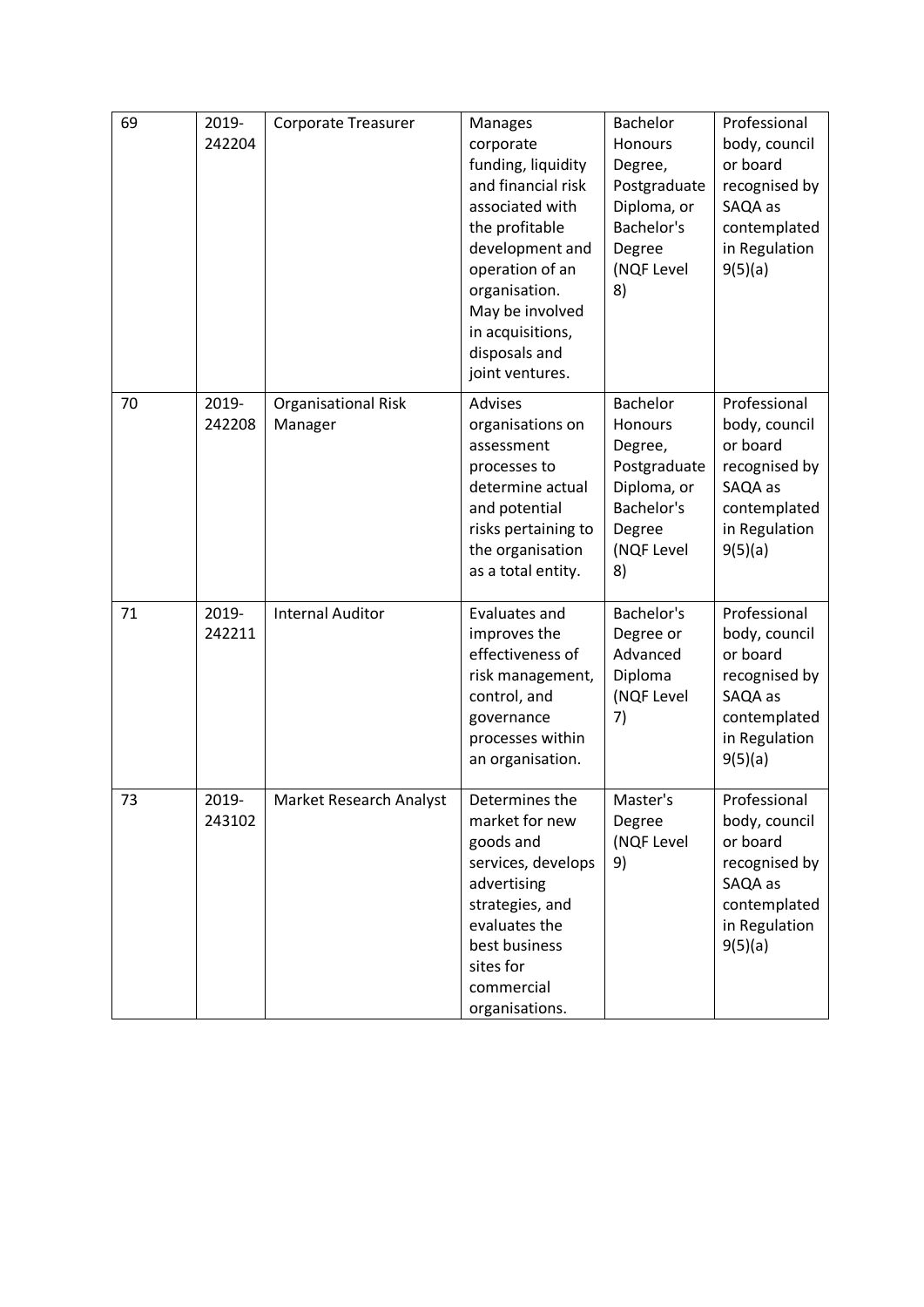| 74 | 2019-  |                            | Evaluates          | Bachelor's | Professional  |
|----|--------|----------------------------|--------------------|------------|---------------|
|    |        | <b>ICT Systems Analyst</b> |                    |            |               |
|    | 251101 |                            | processes and      | Degree or  | body, council |
|    |        |                            | methods used in    | Advanced   | or board      |
|    |        |                            | existing ICT       | Diploma    | recognised by |
|    |        |                            | systems,           | (NQF Level | SAQA as       |
|    |        |                            | proposes           | 7)         | contemplated  |
|    |        |                            | modifications,     |            | in Regulation |
|    |        |                            | additional system  |            | 9(5)(a)       |
|    |        |                            | components or      |            |               |
|    |        |                            | new systems to     |            |               |
|    |        |                            | meet user needs    |            |               |
|    |        |                            | as expressed in    |            |               |
|    |        |                            | specifications and |            |               |
|    |        |                            | other              |            |               |
|    |        |                            | documentation.     |            |               |
| 76 | 2019-  | Software Developer         | Researches,        | Bachelor's | Professional  |
|    | 251201 |                            | analysis and       | Degree or  | body, council |
|    |        |                            | evaluates          | Advanced   | or board      |
|    |        |                            | requirements for   | Diploma    | recognised by |
|    |        |                            | existing or new    | (NQF Level | SAQA as       |
|    |        |                            | software           | 7)         | contemplated  |
|    |        |                            | applications and   |            | in Regulation |
|    |        |                            | designs, develops, |            | 9(5)(a)       |
|    |        |                            | tests and          |            |               |
|    |        |                            | maintains          |            |               |
|    |        |                            | software           |            |               |
|    |        |                            | solutions.         |            |               |
| 77 | 2019-  | Programmer Analyst         | Designs,           | Bachelor's | Professional  |
|    | 251202 |                            | develops,          | Degree or  | body, council |
|    |        |                            | modifies           | Advanced   | or board      |
|    |        |                            | documents and      | Diploma    | recognised by |
|    |        |                            | tests,             | (NQF Level | SAQA as       |
|    |        |                            | implements,        | 7)         | contemplated  |
|    |        |                            | installs and       |            | in Regulation |
|    |        |                            | supports software  |            | 9(5)(a)       |
|    |        |                            | applications and   |            |               |
|    |        |                            | systems.           |            |               |